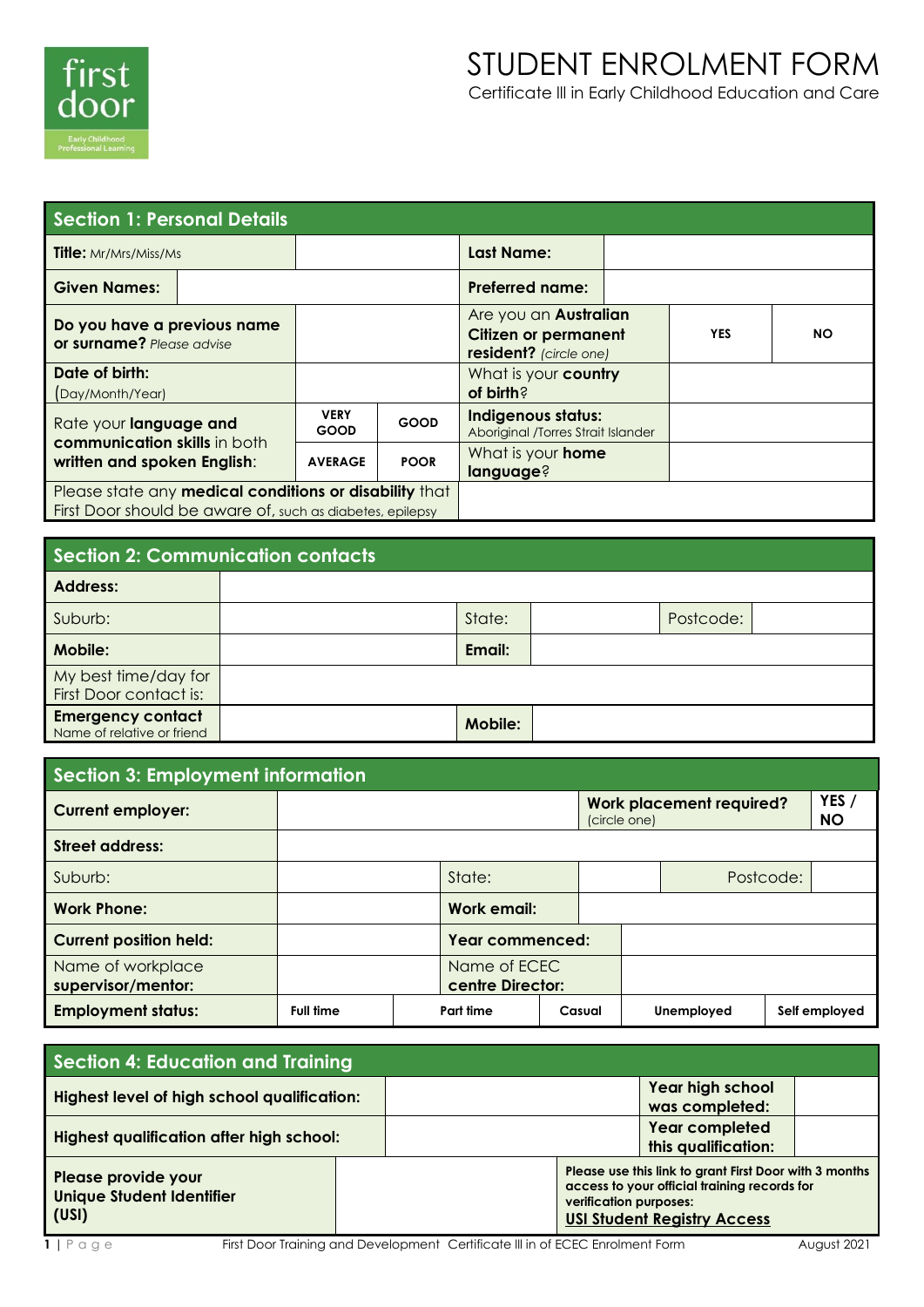

# **OPTIONS FOR COURSE ENROLMENT: CHC30113 or CHC30121 CERTIFICATE lll IN ECEC**

In July 2021, the previous CHC30113 *Certificate lll in Early Childhood Education and Care (ECEC)*  qualification was superseded, with the new CHC30121 *Certificate lll in ECEC* qualification.

**Complete this flow chart below to establish the course enrolment best suited for you. Tick the most relevant check box.**

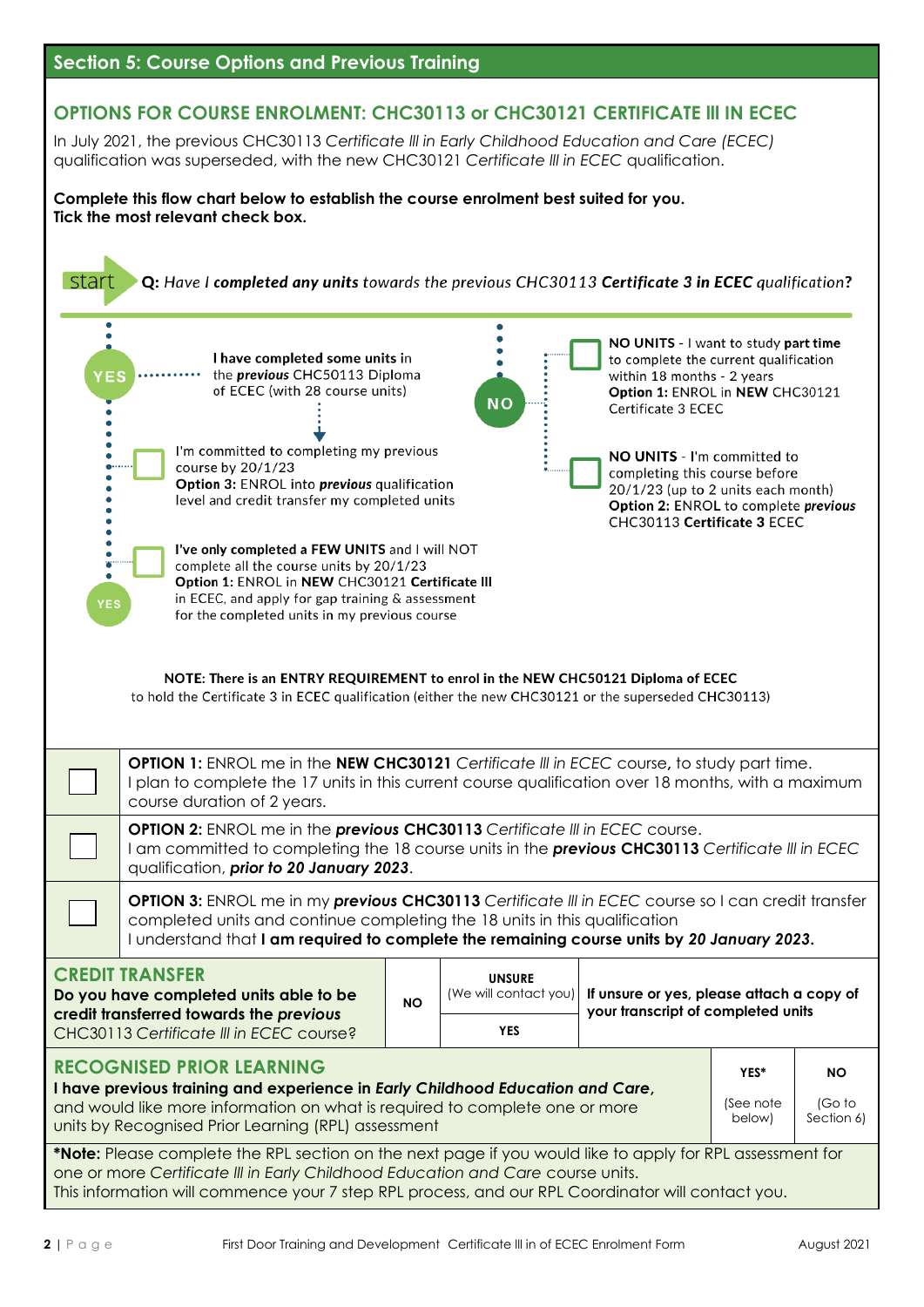| Relevant experience and skills for RPL<br>assessment: |  |
|-------------------------------------------------------|--|
| <b>Relevant RPL training/courses:</b>                 |  |
| Name of training provider:                            |  |

| Section 6: About my learning                                                                                     |                                                                                                                                                                  |  |  |          |  |                                                                               |                        |                                                                                                            |
|------------------------------------------------------------------------------------------------------------------|------------------------------------------------------------------------------------------------------------------------------------------------------------------|--|--|----------|--|-------------------------------------------------------------------------------|------------------------|------------------------------------------------------------------------------------------------------------|
|                                                                                                                  |                                                                                                                                                                  |  |  |          |  |                                                                               |                        | I have completed the preferred learning style quiz on www.firstdoor.com.au/quiz and I believe my preferred |
| learning style is:                                                                                               | Visual                                                                                                                                                           |  |  | Auditory |  | Kinaesthetic                                                                  |                        |                                                                                                            |
| My particular learning needs are:<br>(please state any area of difficulty in learning or<br>learning disability) |                                                                                                                                                                  |  |  |          |  |                                                                               |                        |                                                                                                            |
| My best time of day for study is usually                                                                         |                                                                                                                                                                  |  |  |          |  |                                                                               |                        |                                                                                                            |
| How did I learn about First Door?<br>e.g.: workplace/internet/recommended by?                                    |                                                                                                                                                                  |  |  |          |  |                                                                               |                        |                                                                                                            |
| What made studying with First Door<br>appealing to me?                                                           |                                                                                                                                                                  |  |  |          |  |                                                                               |                        |                                                                                                            |
| I believe I am best suited to success<br>using the flexi or structured training plan                             |                                                                                                                                                                  |  |  |          |  | Flexi plan                                                                    | <b>Structured plan</b> |                                                                                                            |
|                                                                                                                  | Please share your personal viewpoint on these two questions:<br>What motivates me to study and complete a Certificate III in Early Childhood Education and Care? |  |  |          |  |                                                                               |                        |                                                                                                            |
|                                                                                                                  |                                                                                                                                                                  |  |  |          |  |                                                                               |                        |                                                                                                            |
|                                                                                                                  |                                                                                                                                                                  |  |  |          |  |                                                                               |                        |                                                                                                            |
| 2.                                                                                                               |                                                                                                                                                                  |  |  |          |  | How will completing this study improve my practice/career in Early Childhood? |                        |                                                                                                            |
|                                                                                                                  |                                                                                                                                                                  |  |  |          |  |                                                                               |                        |                                                                                                            |
|                                                                                                                  |                                                                                                                                                                  |  |  |          |  |                                                                               |                        |                                                                                                            |
|                                                                                                                  |                                                                                                                                                                  |  |  |          |  |                                                                               |                        |                                                                                                            |
|                                                                                                                  |                                                                                                                                                                  |  |  |          |  |                                                                               |                        |                                                                                                            |
|                                                                                                                  |                                                                                                                                                                  |  |  |          |  |                                                                               |                        |                                                                                                            |
|                                                                                                                  |                                                                                                                                                                  |  |  |          |  |                                                                               |                        |                                                                                                            |

| <b>Section 7: Government funding options</b>                                                                                                                                                                                     |            |                     |
|----------------------------------------------------------------------------------------------------------------------------------------------------------------------------------------------------------------------------------|------------|---------------------|
| would like more information on Traineeship training<br>(Note: Student contribution fees apply per unit if you are over 25 years of age, or are not<br>eligible for concession). Traineeships under 25 years of age are fee-free. | <b>YES</b> | NΟ                  |
| Providing I am eligible for Certificate 3 Guarantee Government subsidised training, I will<br>pay the student contribution fee of: \$25 per unit OR<br>\$10 per unit as a C3G concessional participant                           | understood | Initial as read and |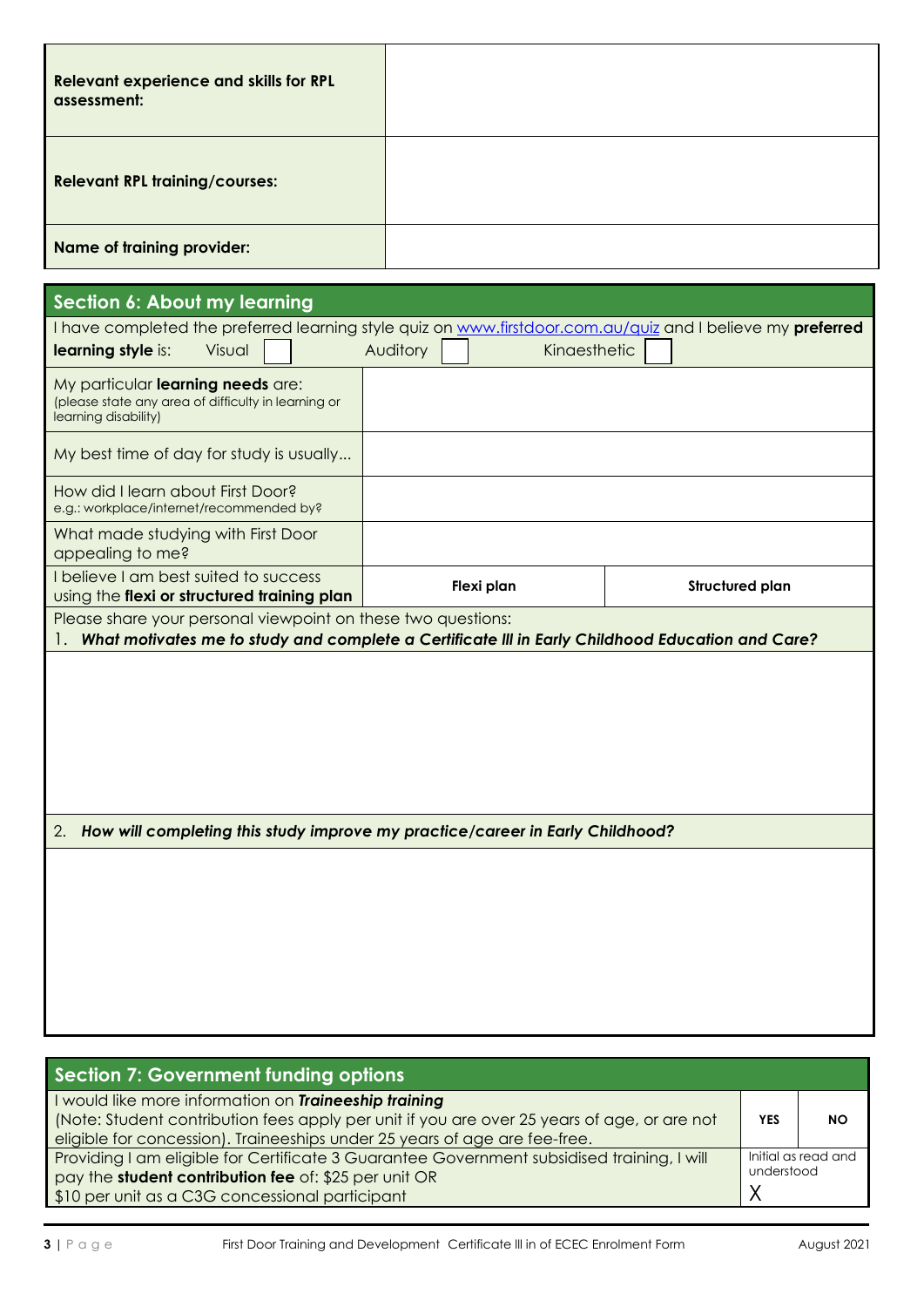| Section 8: Payment of Student fees and Course Starter fee                                                                                                                                                                                                                                                                                                                                                                                                                                                                                                                                                           |                                        |                                        |
|---------------------------------------------------------------------------------------------------------------------------------------------------------------------------------------------------------------------------------------------------------------------------------------------------------------------------------------------------------------------------------------------------------------------------------------------------------------------------------------------------------------------------------------------------------------------------------------------------------------------|----------------------------------------|----------------------------------------|
| I will arrange for the <b>automatic monthly payment of my course fees from my debit or</b><br>credit card as provided below, and as detailed in my fee payment agreement.                                                                                                                                                                                                                                                                                                                                                                                                                                           |                                        | Initial as read and<br>understood<br>Χ |
| I understand my Course Starter fee enables me to commence the student welcome<br>process and my first unit.<br>I will pay my Course Starter fee within two days from the date of this enrolment. This<br>payment includes the \$175 non-refundable enrolment fee and the fee for my first unit.<br>Note: The enrolment fee is not charged for Government funded students.                                                                                                                                                                                                                                           |                                        | Initial as read and<br>understood<br>Χ |
| I authorise First Door to electronically debit my card details provided below, for the Course<br>Starter payment and my monthly course fees.                                                                                                                                                                                                                                                                                                                                                                                                                                                                        | Initial as read and<br>understood<br>X |                                        |
| My Course Starter fee and course fees are to be paid from Card Number: (Must be 16 Digits)<br>CVC: (3 Digit code on back of card)<br><b>Expiry Date: (MM/YY)</b>                                                                                                                                                                                                                                                                                                                                                                                                                                                    |                                        |                                        |
|                                                                                                                                                                                                                                                                                                                                                                                                                                                                                                                                                                                                                     |                                        |                                        |
| <b>Section 9: Declaration and checklist</b>                                                                                                                                                                                                                                                                                                                                                                                                                                                                                                                                                                         |                                        |                                        |
| I have read and accept all the policies, procedures and guidelines contained within the<br>First Door Student Handbook and Course Guide. In particular, I understand the student<br>standards, course progress, and fees policy. I shall abide by these for the duration of my<br>training with First Door Training and Development.                                                                                                                                                                                                                                                                                | Initial as read and<br>understood<br>X |                                        |
| I understand the course timeline and assessment requirements, I am required to complete<br>a training plan with agreed assessment due dates. My assessment workbooks are to be<br>received by First Door by 4pm on due date, unless an extension has been requested and<br>granted. I understand that a new unit of study is not able to be commenced if I have<br>three incomplete/overdue assessments. To complete the Certificate III in Early Childhood<br>Education and Care I also understand that I am required to achieve the necessary Early<br>Childhood workplace experience, activities and assessment. | Initial as read and<br>understood<br>X |                                        |
| I understand it is a requirement of my employment as an educator to make satisfactory<br>course progress, according to my training plan. I therefore give First Door staff permission<br>to discuss my progress with my workplace supervisor and/or Centre Director.                                                                                                                                                                                                                                                                                                                                                |                                        | Initial as read and<br>understood<br>X |
| Please note that the information you provide on this form is private and confidential.<br>All student records are kept for thirty years by First Door Training and Development, as<br>required by law. You are entitled to view your records upon written request to First Door<br>Training and Development.                                                                                                                                                                                                                                                                                                        | Initial as read and<br>understood<br>X |                                        |
| <b>CHECKLIST</b> - Please ensure that you have:<br>completed all sections of this application form<br>$\Box$<br>provided proof of identification, residency and date of birth, e.g. QLD driver licence<br>$\Box$<br>attached all relevant supporting documentation, including a copy of your transcript<br>$\Box$<br>of completed units from your previous training organisation<br>$\Box$ completed the language, literacy and numeracy assessment on the next page<br>If we require more information, our Student Coordinator will contact you by phone/email.                                                    | Initial as read and<br>actioned<br>X   |                                        |
| I declare that the information contained in this application is<br>true and correct to the best of my knowledge.                                                                                                                                                                                                                                                                                                                                                                                                                                                                                                    | <b>Enrolling student's full name:</b>  |                                        |
| <b>Signed by enrolling student</b> (over 18 years of age):                                                                                                                                                                                                                                                                                                                                                                                                                                                                                                                                                          | Dated:                                 |                                        |
| X                                                                                                                                                                                                                                                                                                                                                                                                                                                                                                                                                                                                                   |                                        |                                        |
| I declare that the information contained in this application is<br>true and correct to the best of my knowledge.                                                                                                                                                                                                                                                                                                                                                                                                                                                                                                    | Parent/guardian's full name            |                                        |
| Signed by parent/guardian (if the student is under 18 years of age)<br>X                                                                                                                                                                                                                                                                                                                                                                                                                                                                                                                                            | Dated:                                 |                                        |
|                                                                                                                                                                                                                                                                                                                                                                                                                                                                                                                                                                                                                     |                                        |                                        |